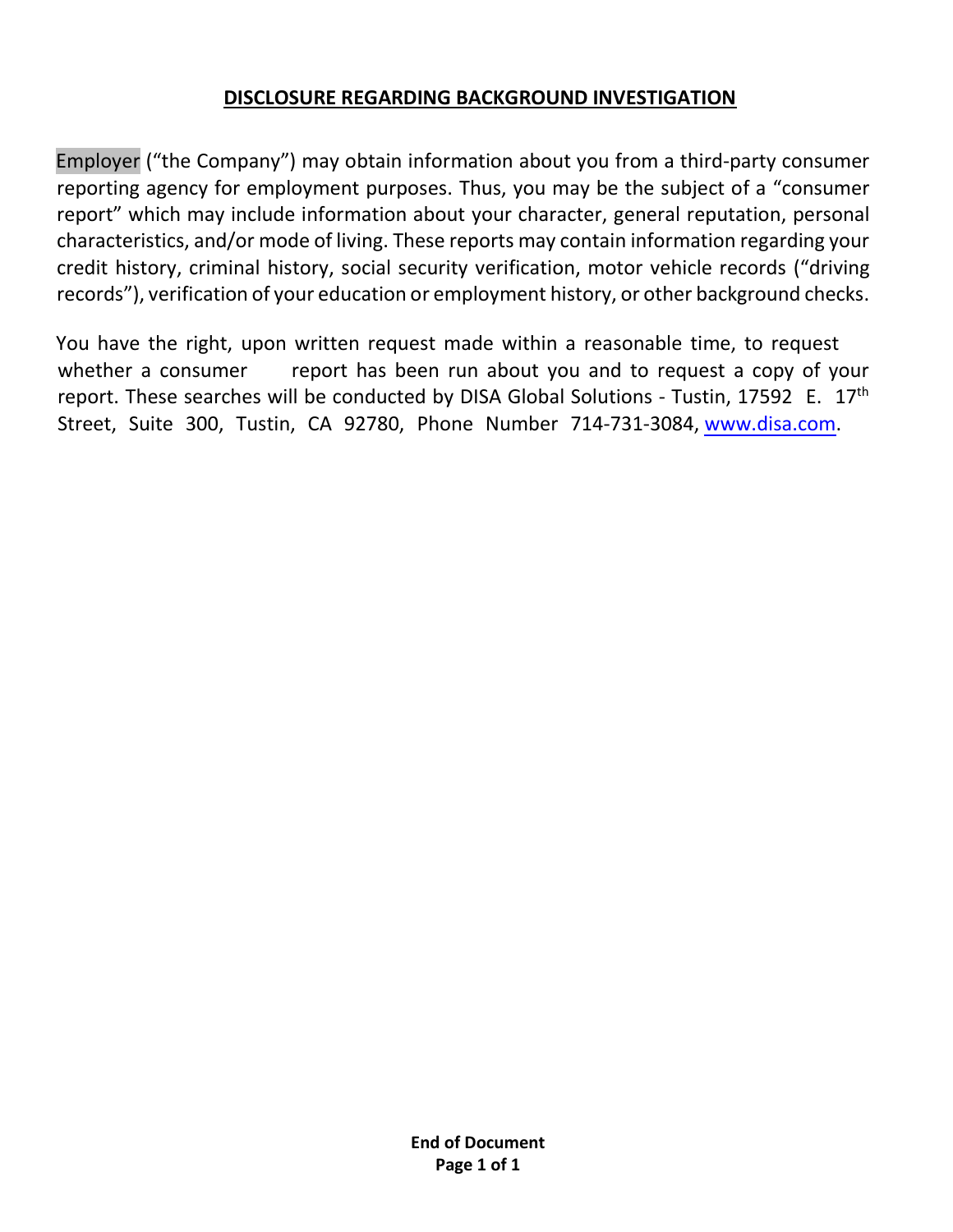## DISCLOSURE FOR INVESTIGATIVE CONSUMER REPORT

Employer ("The Company") may request an investigative consumer report about you from a third-party consumer reporting agency, in connection with your employment or application for employment (including independent contractor or volunteer assignments, as applicable). An "investigative consumer report" is a background report that includes information from personal interviews (except in California, where that term includes background reports with or without information obtained from personal interviews). The most common form of an investigative consumer report in connection with your employment is a reference check through personal interviews with sources such as your former employers and associates, and other information sources. The investigative consumer report may contain information concerning your character, general reputation, personal characteristics, or mode of living. You may request more information about the nature and scope of an investigative consumer report, if any, by contacting the Company.

These reports will be obtained by DISA Global Solutions - Tustin, 17592 E. 17<sup>th</sup> Street, Suite 300, Tustin, CA 92780, Phone Number 714-731-3084, www.disa.com.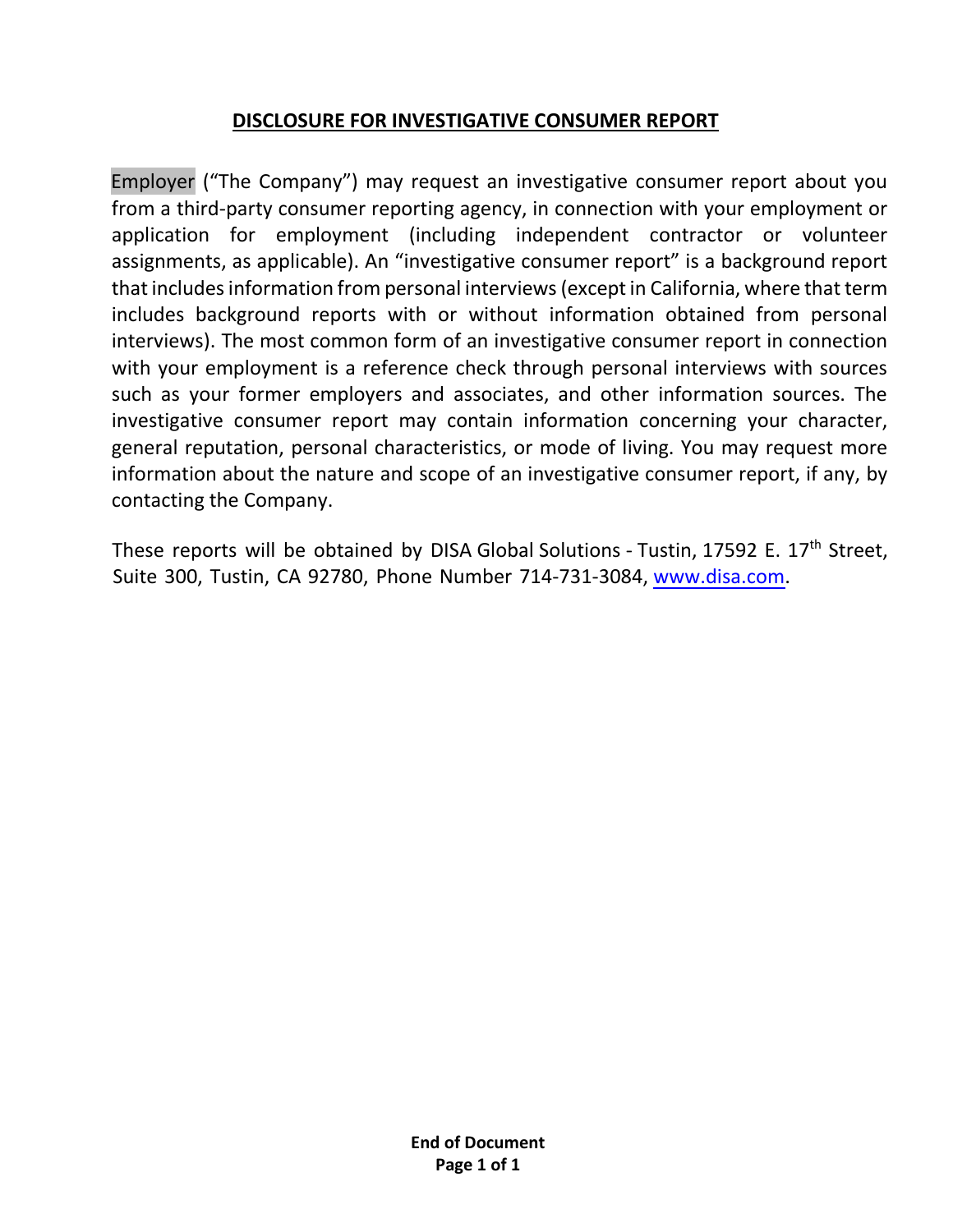## ACKNOWLEDGMENT AND AUTHORIZATION FOR BACKGROUND CHECK

I acknowledge receipt of the separate document entitled DISCLOSURE REGARDING BACKGROUND INVESTIGATION and A SUMMARY OF YOUR RIGHTS UNDER THE FAIR CREDIT REPORTING ACT and certify that I have read and understand both of those documents. I hereby authorize the obtaining of "consumer reports" and/or "investigative consumer reports" by **Employer** (the "Company") at any time after receipt of this authorization and throughout my employment, if applicable. To this end, I hereby authorize, without reservation, any law enforcement agency, administrator, state or federal agency, institution, school or university (public or private), information service bureau, employer, or insurance company to furnish all background information requested by DISA Global Solutions - Tustin, 17592 E. 17<sup>th</sup> Street, Suite 300, Tustin, CA 92780, Phone Number 714-731-3084, www.disa.com and/or Company. I agree that a facsimile ("fax"), electronic or photographic copy of this Authorization shall be as valid as the original.

New York applicants only: Upon request, you will be informed whether or not a consumer report was requested by the Company, and if such report was requested, informed of the name and address of the consumer reporting agency that furnished the report. You have the right to inspect and receive a copy of any investigative consumer report requested by the Company by contacting the consumer reporting agency identified above directly. By signing below, you acknowledge receipt of Article 23-A of the New York Correction Law

New York City applicants only: By signing this form, you further authorize the Company to provide you with a copy of your consumer report, the New York City Fair Chance Act Notice form, and any other documents, to the extent required by law, at the mailing address and/or email address you provide to the Company.

Washington State applicants only: You also have the right to request from the consumer reporting agency a written summary of your rights and remedies under the Washington Fair Credit Reporting Act.

Minnesota and Oklahoma applicants only: Please check this box if you would like to receive a copy of a consumer report if one is obtained by the Company.  $\Box$ 

| Print Name:<br><u> 1980 - Johann Barbara, margaret eta idazlear</u> | SSN:<br><u> 1980 - Jan Barnett, mars et al. (</u> † 1910) |
|---------------------------------------------------------------------|-----------------------------------------------------------|
|                                                                     |                                                           |
| Drivers License Number: _____________________________               | State: <b>State</b><br>Date of Birth: / /                 |
| Email Address: ___                                                  | Zip Code: National Assembly Code:                         |

End of Document Page 1 of 1